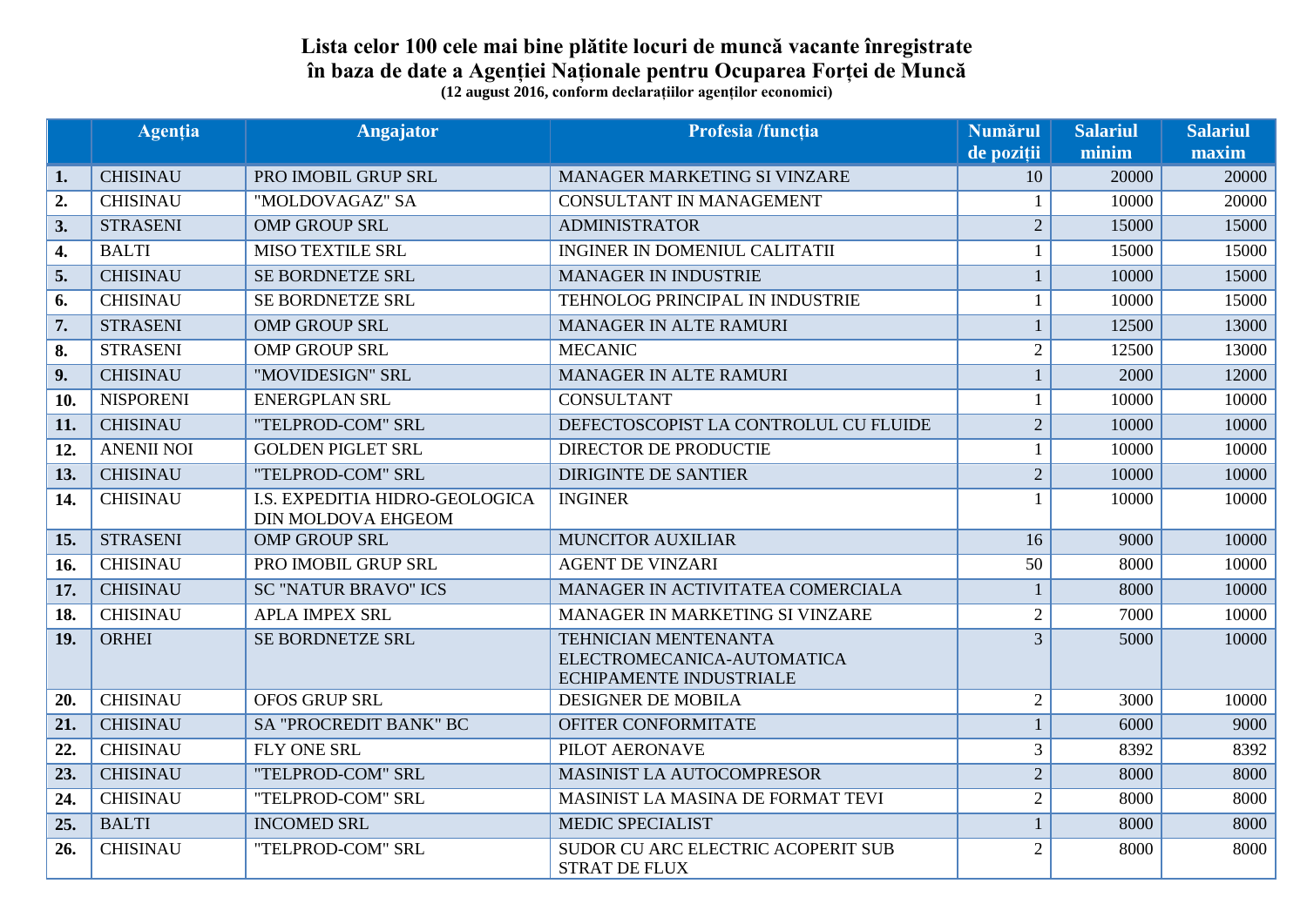| 27. | <b>CHISINAU</b>     | <b>TELLYOU SRL</b>                             | OPERATOR CALCULATOR ELECTRONIC SI<br><b>RETELE</b>               | 100                          | 7000 | 8000 |
|-----|---------------------|------------------------------------------------|------------------------------------------------------------------|------------------------------|------|------|
| 28. | <b>CEADIR-LUNGA</b> | IM TRANS OIL REFINERY SRL                      | INGINER APARATE DE MASURA SI CONTROL SI<br><b>AUTOMATICA</b>     | $\mathbf{1}$                 | 6000 | 8000 |
| 29. | <b>UNGHENI</b>      | <b>UNUCARPET SRL</b>                           | <b>MANAGER IN INDUSTRIE</b>                                      | $\mathbf{1}$                 | 6000 | 8000 |
| 30. | <b>ORHEI</b>        | <b>RAMICONF-GRUP SRL</b>                       | <b>TEHNOLOG</b>                                                  | $\overline{2}$               | 5000 | 8000 |
| 31. | <b>CHISINAU</b>     | "INCOMAS" SA                                   | DIRECTOR COMERCIAL                                               | $\mathbf{1}$                 | 4500 | 8000 |
| 32. | <b>CHISINAU</b>     | "INCOMAS" SA                                   | ELECTROSUDOR LA SUDAREA MANUALA                                  | 6                            | 4500 | 8000 |
| 33. | <b>CHISINAU</b>     | "INCOMAS" SA                                   | LACATUS LA LUCRARILE DE ASAMBLARE<br><b>MECANICA</b>             | $\overline{4}$               | 4500 | 8000 |
| 34. | <b>ORHEI</b>        | SE BORDNETZE SRL                               | SPECIALIST MENTENANTA MECANICA<br><b>ECHIPAMENTE INDUSTRIALE</b> | 3                            | 4000 | 8000 |
| 35. | <b>CHISINAU</b>     | EUROPROD INVEST SRL                            | <b>VINZATOR PRODUSE ALIMENTARE</b>                               | 30                           | 3500 | 8000 |
| 36. | <b>CHISINAU</b>     | "MVJ BUSINESS GROUP" SRL                       | CONSULTANT IN SISTEME INFORMATICE                                | -1                           | 2000 | 8000 |
| 37. | <b>CHISINAU</b>     | <b>ZOOFARMSERVICE SRL</b>                      | <b>MEDIC VETERINAR</b>                                           | 10                           | 7000 | 7000 |
| 38. | <b>CHISINAU</b>     | <b>TELLYOU SRL</b>                             | OPERATOR LA TELECOMUNICATII                                      | 10                           | 7000 | 7000 |
| 39. | <b>DROCHIA</b>      | MAGISTRALA-NORD SRL                            | <b>CONDUCATOR AUTO</b>                                           | $\mathbf{1}$                 | 4500 | 7000 |
| 40. | <b>BALTI</b>        | <b>LOMBARD BLAGO GROUP SRL</b>                 | <b>EXPERT</b>                                                    | 12                           | 4000 | 7000 |
| 41. | <b>CHISINAU</b>     | <b>IM "PARCUL URBAN DE</b><br><b>AUTOBUZE"</b> | <b>MOTORIST</b>                                                  | 3                            | 2500 | 7000 |
| 42. | <b>CHISINAU</b>     | ÎI SERGIU AVTUDOV                              | <b>INSTRUCTOR CONDUCERE AUTO</b>                                 | 3                            | 4000 | 6600 |
| 43. | <b>CHISINAU</b>     | <b>BB-DIALIZĂ SRL</b>                          | <b>CONTABIL</b>                                                  | $\mathbf{1}$                 | 6500 | 6500 |
| 44. | <b>CHISINAU</b>     | <b>AMBIANTA SRL</b>                            | LACATUS-REPARATOR LA INSTALATIILE<br><b>TEHNOLOGICE</b>          | $\overline{2}$               | 2646 | 6447 |
| 45. | <b>CHISINAU</b>     | IM "XINXING" SRL                               | <b>BUCATAR-SEF</b>                                               | $\mathbf{1}$                 | 6000 | 6000 |
| 46. | <b>DUBASARI</b>     | <b>ТЕРРИ-ПА SRL</b>                            | <b>CONSULTANT TEHNIC</b>                                         | $\mathbf{1}$                 | 6000 | 6000 |
| 47. | <b>CHISINAU</b>     | <b>SC LIVIATIX SRL</b>                         | <b>GESTIONAR DEPOZIT</b>                                         | $\mathbf{1}$                 | 6000 | 6000 |
| 48. | <b>CHISINAU</b>     | <b>ITALATTE SRL</b>                            | MAISTRU LA PREPARAREA PRODUSELOR<br>LACTATE INTEGRALE SI ACIDE   | $\mathbf{1}$                 | 6000 | 6000 |
| 49. | <b>ORHEI</b>        | <b>MAESTRO-NUT SRL</b>                         | <b>MANAGER DE PRODUS</b>                                         | $\mathbf{1}$                 | 6000 | 6000 |
| 50. | <b>CHISINAU</b>     | POSTMARGRUP SRL                                | MECANIC AUTO                                                     | $\mathbf{1}$<br>$\mathbf{I}$ | 6000 | 6000 |
| 51. | <b>BALTI</b>        | <b>MISO TEXTILE SRL</b>                        | PROGRAMATOR PRODUCTIE                                            |                              | 6000 | 6000 |
| 52. | <b>BALTI</b>        | <b>MISO TEXTILE SRL</b>                        | <b>SEF DEPOZIT</b>                                               | $\mathbf{1}$                 | 6000 | 6000 |
| 53. | <b>CHISINAU</b>     | TELPROD-COM SRL                                | TAIETOR TEVI SI SEMIFABRICATE                                    | $\overline{2}$               | 6000 | 6000 |
| 54. | <b>CHISINAU</b>     | <b>XCALIBUR LASER GAME SRL</b>                 | <b>DIRECTOR EXECUTIV</b>                                         |                              | 5050 | 6000 |
| 55. | <b>CHISINAU</b>     | IM TOP GAME WORLD SRL                          | MANAGER GENERAL/MANAGER                                          | $\mathbf{1}$                 | 5050 | 6000 |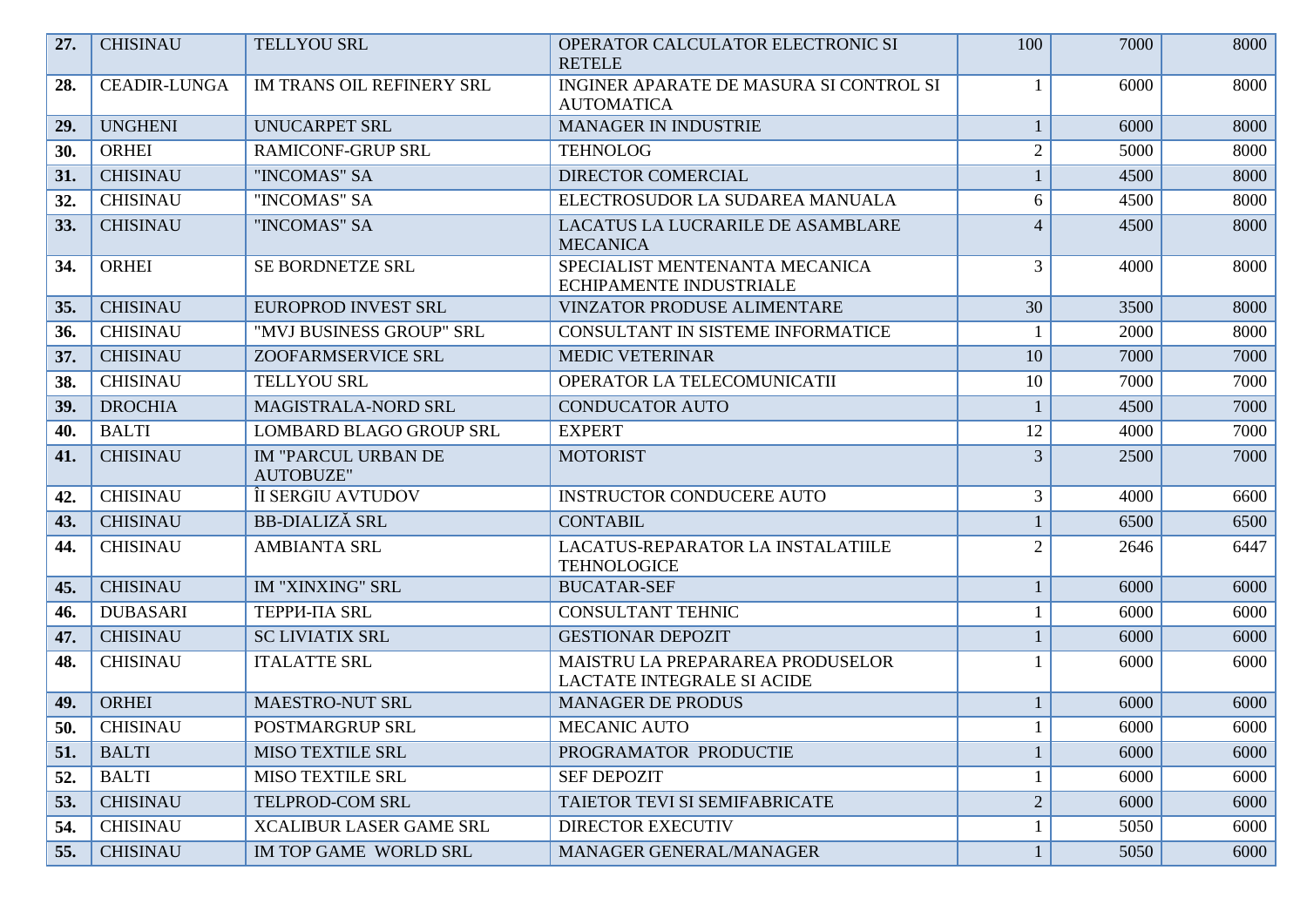| 56. | <b>CHISINAU</b> | <b>ORHEI-VIT SA</b>                                  | APARATIST LA STERILIZAREA CONSERVELOR                            |                 | 5000 | 6000 |
|-----|-----------------|------------------------------------------------------|------------------------------------------------------------------|-----------------|------|------|
| 57. | <b>STRASENI</b> | BC MOLDOVA-AGROINDBANK SA                            | <b>CONTABIL</b>                                                  |                 | 5000 | 6000 |
| 58. | <b>CHISINAU</b> | MOLDOVAHIDROMAS SA                                   | LACATUS-REPARATOR LA INSTALATIILE<br><b>TEHNOLOGICE</b>          | $\mathbf{1}$    | 5000 | 6000 |
| 59. | <b>CHISINAU</b> | MAESTRO-NUT SRL                                      | MANAGER IN ACTIVITATEA COMERCIALA                                | $\mathbf{1}$    | 5000 | 6000 |
| 60. | <b>IALOVENI</b> | <b>ANTICHI MOBILA SRL</b>                            | OPERATOR LA MASINI DE PRELUCRAT LEMN                             | -1              | 5000 | 6000 |
| 61. | <b>CHISINAU</b> | MOLDOVAHIDROMAS SA                                   | PROBATOR PIESE SI DISPOZITIVE                                    |                 | 5000 | 6000 |
| 62. | <b>CHISINAU</b> | <b>FARMACIA FAMILIEI SRL</b>                         | <b>FARMACIST</b>                                                 | 16              | 4500 | 6000 |
| 63. | <b>CHISINAU</b> | <b>FARMACIA FAMILIEI SRL</b>                         | <b>LABORANT FARMACIST</b>                                        | 16              | 4500 | 6000 |
| 64. | <b>EDINET</b>   | DIRECȚIA REGIONALĂ NORD                              | <b>SEF SERVICIU</b>                                              |                 | 4500 | 6000 |
| 65. | <b>CHISINAU</b> | <b>LEOGRAND HOTEL SRL</b>                            | <b>BUCATAR</b>                                                   | $\overline{3}$  | 4000 | 6000 |
| 66. | <b>BALTI</b>    | ÎI NICOLAE GROZA                                     | <b>CONDUCATOR AUTO</b>                                           | 10              | 4000 | 6000 |
| 67. | <b>ORHEI</b>    | SE BORDNETZE SRL                                     | CONTROLOR CALITATE PRODUCTIE SI<br>PROCESE TEHNOLOGICE           | 3               | 4000 | 6000 |
| 68. | <b>ORHEI</b>    | SPECTRUM CONSGRUP SRL                                | MANAGER IN TRANSPORTURI, DEPOZITARE,<br>POSTA SI TELECOMUNICATII | 1               | 4000 | 6000 |
| 69. | <b>SINGEREI</b> | <b>CONSTILCARD SRL</b>                               | TEHNICIAN IN INDUSTRIA CONFECTIILOR SI<br><b>TRICOTAJELOR</b>    | 1               | 4000 | 6000 |
| 70. | <b>CHISINAU</b> | <b>EXTRATEXTIL SRL</b>                               | <b>CUSATOR INDUSTRIA USOARA</b>                                  | 10              | 3500 | 6000 |
| 71. | <b>CHISINAU</b> | ÎCS LAPMOL SRL                                       | ELECTRICIAN ECHIPAMENTE ELECTRICE SI<br><b>ENERGETICE</b>        |                 | 3200 | 6000 |
| 72. | <b>FLORESTI</b> | PORTAVITA SRL                                        | CUSATOREASA (INDUSTRIA CONFECTIILOR)                             | 20              | 3000 | 6000 |
| 73. | <b>BALTI</b>    | ÎCS TEXTRE SRL                                       | CUSATOREASA (INDUSTRIA CONFECTIILOR)                             | 60              | 3000 | 6000 |
| 74. | <b>ORHEI</b>    | SE BORDNETZE SRL                                     | LEGATOR FILOANE, CABLURI SI CONDUCTORI                           | 3               | 3000 | 6000 |
| 75. | <b>CHISINAU</b> | PACOPLAST-SERVICE SRL                                | <b>MASINIST LA EXTRUDER</b>                                      | $5\overline{)}$ | 3000 | 6000 |
| 76. | <b>CHISINAU</b> | POLYMER COMERT GRUP SRL                              | OPERATOR LA UTILAJE DE IMPRIMARE                                 |                 | 3000 | 6000 |
| 77. | <b>CHISINAU</b> | POLYMER COMERT GRUP SRL                              | <b>SUDOR MASE PLASTICE</b>                                       | 6               | 3000 | 6000 |
| 78. | <b>CHISINAU</b> | MOLDPRESA GRUP SRL                                   | <b>CHIOSCAR</b>                                                  | 5               | 2500 | 6000 |
| 79. | <b>BALTI</b>    | <b>SA INTREPRINDEREA DE</b><br><b>TRANSPORT NR.7</b> | <b>CONDUCATOR AUTO</b>                                           | 5               | 2500 | 6000 |
| 80. | <b>CHISINAU</b> | FIRMA PRIMASOFT SRL                                  | <b>CONTABIL-EXPERT</b>                                           |                 | 2500 | 6000 |
| 81. | <b>CHISINAU</b> | <b>SC COJOCARI-GRUP SRL</b>                          | CUSATOREASA (INDUSTRIA CONFECTIILOR)                             | $5\overline{)}$ | 2500 | 6000 |
| 82. | <b>CHISINAU</b> | <b>AKSAR COMPANY SRL</b>                             | <b>CUSATOR (INDUSTRIA USOARA)</b>                                | 30              | 2000 | 6000 |
| 83. | <b>STRASENI</b> | <b>IM EUROTEXTILE SRL</b>                            | CUSATOREASA (INDUSTRIA CONFECTIILOR)                             | 10              | 2000 | 6000 |
| 84. | <b>CHISINAU</b> | IS CENTRUL DE MEDICINA A<br><b>AVIATIEI CIVILE</b>   | MEDIC MEDICINA DE FAMILIE                                        |                 | 5000 | 5900 |